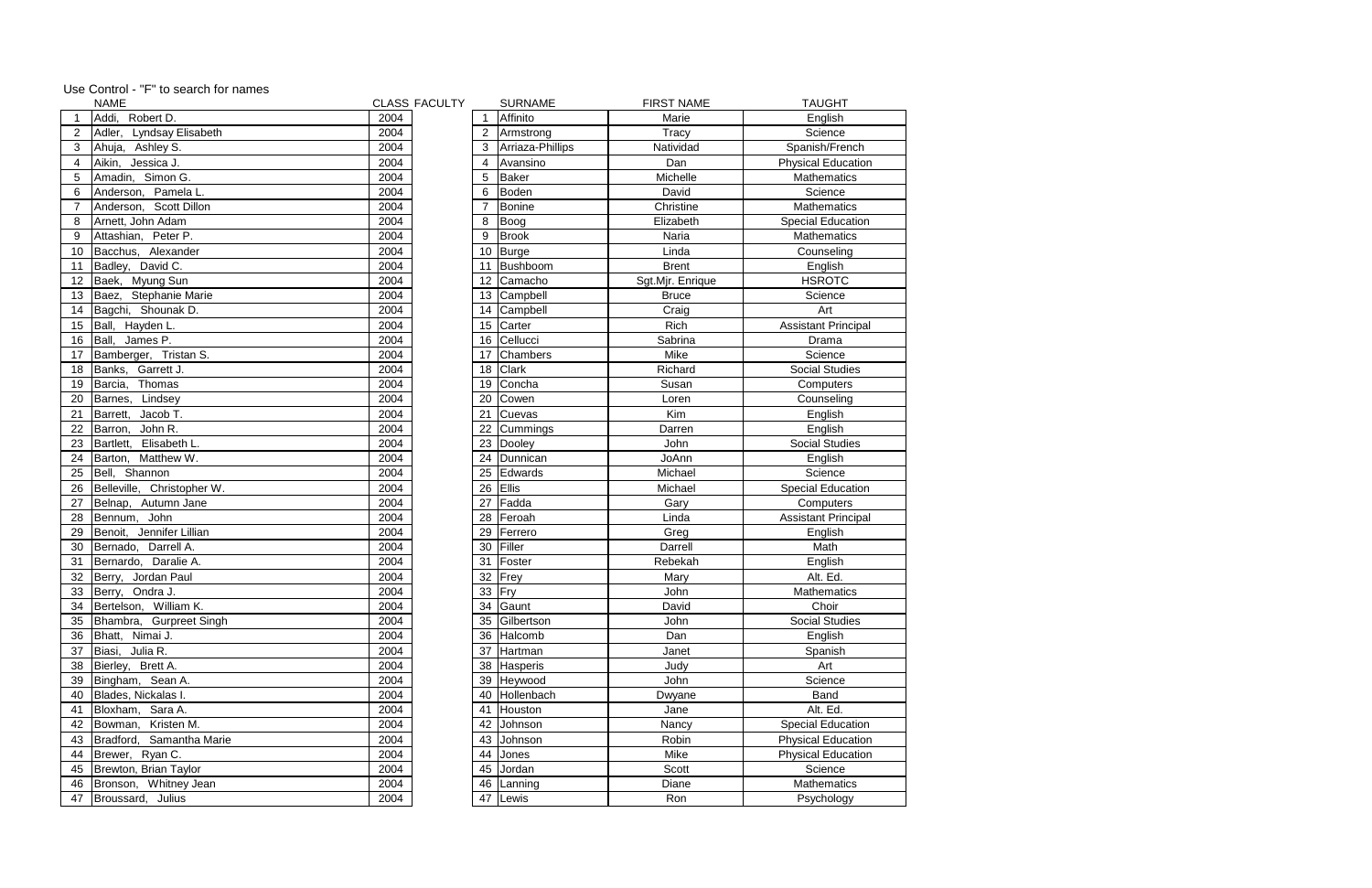| 48 | Brown, Ryan M.                   | 2004 |    | 48 Lucas       | Trisha                | Psychology                 |
|----|----------------------------------|------|----|----------------|-----------------------|----------------------------|
| 49 | Buchanan, Jessica A.             | 2004 | 49 | MacKay         | Matt                  | Computers                  |
| 50 | Budge, Alexander G.              | 2004 |    | 50 Maguire     | Matt                  | Science                    |
| 51 | Buffham, Matthew Chance          | 2004 | 51 | Malcomson      | Kathy                 | Counseling                 |
| 52 | Burke, Benjamin K.               | 2004 |    | 52 Maranda     | Jennifer              | English                    |
| 53 | Burke, Duncan G.                 | 2004 |    | 53 Meschery    | Tom                   | English                    |
| 54 | Buse, Anna Elyse                 | 2004 | 54 | Molder         | Stephan               | <b>Special Education</b>   |
| 55 | Bussa, Lane R.                   | 2004 | 55 | Morgan         | Lynn                  | Mathematics                |
| 56 | Calvert, Patrick C.              | 2004 | 56 | <b>Morris</b>  | Lynda                 | Library                    |
| 57 | Capozzo, Brian Patrick           | 2004 | 57 | Mortara        | Chris                 | Mathematics                |
| 58 | Cardenas, Jonathan Eddie         | 2004 | 58 | Newman         | John                  | Mathematics                |
| 59 | Cargo, Jonathan R.               | 2004 | 59 | Novy           | Laurie                | English                    |
| 60 | Caryl, Beth Ann                  | 2004 | 60 | Padgett        | Pete                  | Dean                       |
| 61 | Caryl, Beth Ann                  | 2004 | 61 | Penaluna       | Bill                  | Ath Director               |
| 62 | Casallas, Gerardo A.             | 2004 |    | 62 Phillips    | Natividad             | Foreign Language           |
| 63 | Castellon, Gumaro                | 2004 |    | 63 Porter      | Valerie               | Science                    |
| 64 | Castro, Meagan-Rose Kananimakana | 2004 | 64 | Quinlan        | Diana                 | <b>Business</b>            |
| 65 | Ceccarelli, Jessica L.           | 2004 | 65 | Retterer       | Cathy                 | <b>Social Studies</b>      |
| 66 | Chamblin, Nicole L.              | 2004 | 66 | Rillon         | Sgt.Mjr.(Ret.) Ronald | <b>HSROTC</b>              |
| 67 | Chang, Anna                      | 2004 | 67 | Ripley         | Darren                | Mathematics                |
| 68 | Chen, Yue                        | 2004 | 68 | Roix           | Douglas               | Vocational                 |
| 69 | Cherniy, Yelena                  | 2004 | 69 | Rothe          | <b>Brian</b>          | <b>Assistant Principal</b> |
| 70 | Christensen, Carly Elise         | 2004 | 70 | Rudolph        | Joannie               | English                    |
| 71 | Cirac, Tyler L.                  | 2004 | 71 | Salter         | Richard               | English                    |
| 72 | Conelea, John Petrick            | 2004 |    | 72 Schnabel    | Lt.Col. (Ret.) J.D.   | <b>HSROTC</b>              |
| 73 | Connley, Seth B.                 | 2004 |    | 73 Schouweiler | Peter                 | <b>Social Studies</b>      |
| 74 | Conrath, Riley Jordan            | 2004 | 74 | Schouweiler    | Martha                | Foreign Language           |
| 75 | Copelin, Kirsten J.              | 2004 | 75 | See            | Sharon                | English                    |
| 76 | Copple, Amanda Marie             | 2004 | 76 | Slagle         | Mike                  | Science                    |
| 77 | Corona, Armando                  | 2004 | 77 | Spalka         | Monica                | Science                    |
| 78 | Crawford, Heather G.             | 2004 |    | 78 Stamps      | Craig                 | <b>Special Education</b>   |
| 79 | Daines, Bryan R.                 | 2004 | 79 | Stoughton      | Julie                 | Science                    |
| 80 | Dannan, Kelly A.                 | 2004 | 80 | Suarez         | Jennifer              | Foreign Language           |
|    | 81 Darkis, Candace A.            | 2004 |    | 81 Sullivan    | Robert                | Principal                  |
| 82 | Davis, Robert S.                 | 2004 |    | 82 Sullivan    | Pam                   | <b>Social Studies</b>      |
| 83 | Deal, Jennifer R.                | 2004 |    | 83 Swain       | Eric                  | <b>Physical Education</b>  |
| 84 | Deangelo, Michael A.             | 2004 |    | 84   Tomac     | Jeff                  | Counselor                  |
| 85 | Deleon, Anatasha L.              | 2004 | 85 | Upton          | Ron                   | Foreign Language           |
| 86 | Deweese, Ashley J.               | 2004 | 86 | Utter          | Anne Marie            | English                    |
| 87 | Dix, Jonathan Michael            | 2004 | 87 | Vinci          | Carl                  | <b>Special Education</b>   |
| 88 | Dixon, Mead A.                   | 2004 | 88 | Walsh          | Lizabeth              | English                    |
| 89 | Dodd, Jonathan M.                | 2004 | 89 | Wendt          | Carol                 | Mathematics                |
| 90 | Dolan, Stephen M.                | 2004 |    | 90 Worthen     | Bill                  | Science                    |
| 91 | Douglas, Tamsen Jhonne           | 2004 | 91 | Worthen        | <b>Bryon</b>          | Mathematics                |
| 92 | Downing, Ashley J.               | 2004 |    | 92 Wycoff      | Mary                  | <b>Social Studies</b>      |
|    |                                  |      |    |                |                       |                            |

| 48       | Brown, Ryan M.                              | 2004         |
|----------|---------------------------------------------|--------------|
| 49       | Buchanan, Jessica A.                        | 2004         |
| 50       | Budge, Alexander G.                         | 2004         |
| 51       | Buffham, Matthew Chance                     | 2004         |
| 52       | Burke, Benjamin K.                          | 2004         |
| 53       | Burke, Duncan G.                            | 2004         |
| 54       | Buse, Anna Elyse                            | 2004         |
| 55       | Bussa, Lane R.                              | 2004         |
| 56       | Calvert, Patrick C.                         | 2004         |
| 57       | Capozzo, Brian Patrick                      | 2004         |
| 58       | Cardenas, Jonathan Eddie                    | 2004         |
| 59       | Cargo, Jonathan R.                          | 2004         |
| 60       | Caryl, Beth Ann                             | 2004         |
| 61       | Caryl, Beth Ann                             | 2004         |
| 62       | Casallas, Gerardo A.                        | 2004         |
| 63       | Castellon, Gumaro                           | 2004         |
| 64       | Castro, Meagan-Rose Kananimakana            | 2004         |
| 65       | Ceccarelli, Jessica L.                      | 2004         |
| 66       | Chamblin, Nicole L.                         | 2004         |
| 67       | Chang, Anna                                 | 2004         |
| 68       | Chen, Yue                                   | 2004         |
| 69       | Cherniy, Yelena                             | 2004         |
| 70       | Christensen, Carly Elise                    | 2004         |
| 71       | Cirac, Tyler L.                             | 2004         |
| 72       | Conelea, John Petrick                       | 2004         |
| 73       | Connley, Seth B.                            | 2004         |
| 74       | Conrath, Riley Jordan                       | 2004         |
| 75       | Copelin, Kirsten J.                         | 2004         |
| 76       | Copple, Amanda Marie                        | 2004         |
| 77       | Corona, Armando                             | 2004         |
| 78       | Crawford, Heather G.                        | 2004         |
| 79       | Daines, Bryan R.                            | 2004         |
| 80       | Dannan, Kelly A.                            | 2004         |
| 81       | Darkis, Candace A.                          | 2004         |
| 82       | Davis, Robert S.                            | 2004         |
| 83       | Deal, Jennifer R.<br>Deangelo, Michael A.   | 2004         |
| 84       | Deleon, Anatasha L.                         | 2004<br>2004 |
| 85       |                                             |              |
| 86<br>87 | Deweese, Ashley J.<br>Dix, Jonathan Michael | 2004<br>2004 |
| 88       | Dixon, Mead A.                              | 2004         |
| 89       | Dodd, Jonathan M.                           | 2004         |
| 90       | Dolan, Stephen M.                           | 2004         |
| 91       | Douglas, Tamsen Jhonne                      | 2004         |
| 92       | Downing, Ashley J.                          | 2004         |
| 93       | Drakulich, Alyse M.                         | 2004         |
| 94       | Durnell, Theresa M.                         | 2004         |
| 95       | Durr, Jason R.                              | 2004         |
| 96       | Ediss, Nicholas A.                          | 2004         |
|          |                                             |              |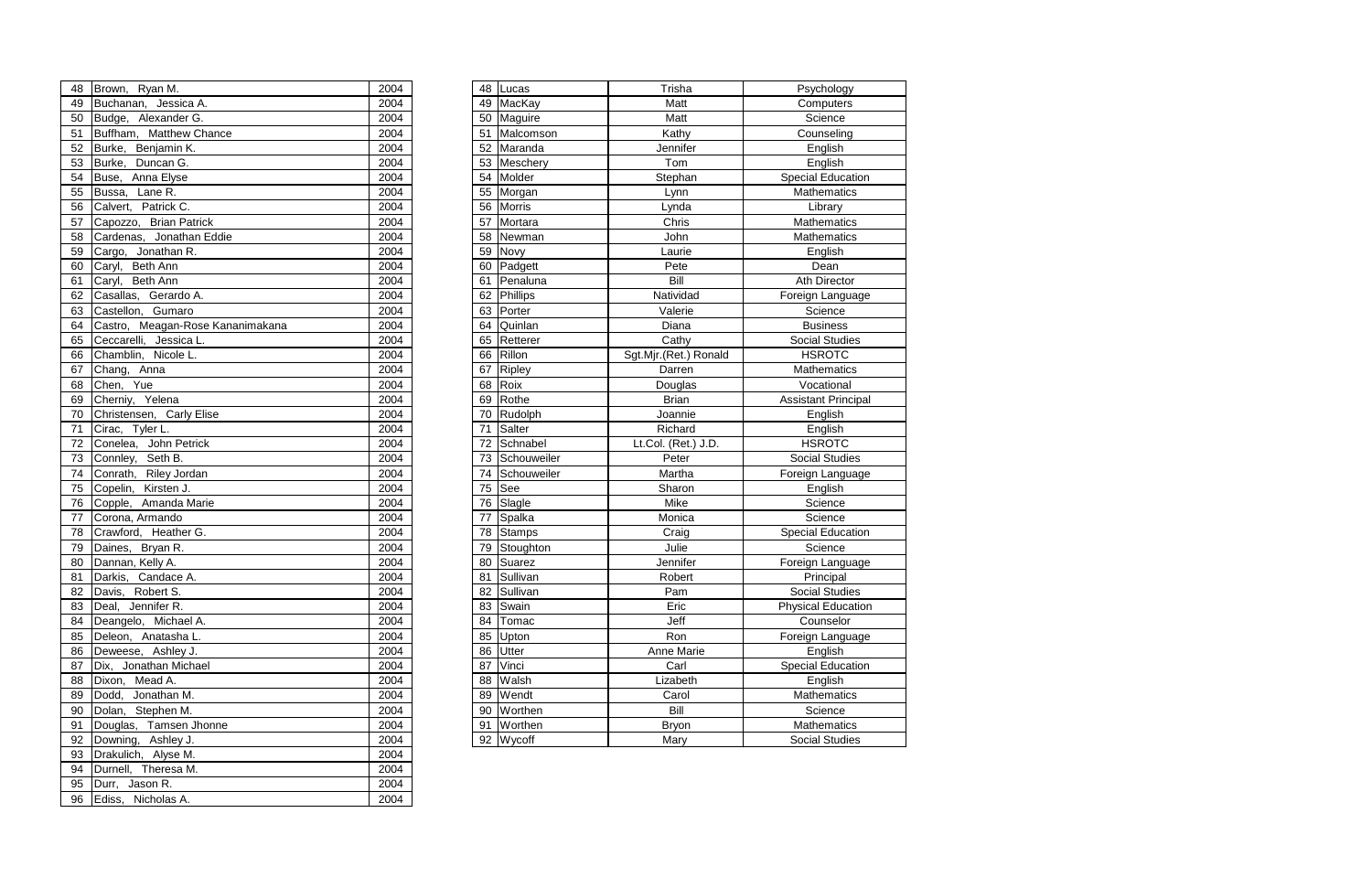| 97  | Efstratis, Michael Christopher    | 2004 |
|-----|-----------------------------------|------|
| 98  | Erickson, Cari N.                 | 2004 |
| 99  | Estrada, Brian S.                 | 2004 |
|     | 100 Evans, Wesley J.              | 2004 |
| 101 | Evasovic, Matthew D.              | 2004 |
|     | 102 Ewwing, Robert K.             | 2004 |
|     | 103 Fahrendorf, Scott J.          | 2004 |
|     | 104   Feest, Coty Jean            | 2004 |
|     | 105 Fennelly, Alisha Brett        | 2004 |
|     | 106 Ferenal, Marian Cortes        | 2004 |
|     | 107 Fisher, Rachel M.             | 2004 |
|     | 108 Flack, Dillon J.              | 2004 |
|     | 109 Flocchini, Erik A.            | 2004 |
|     | 110 Foulk, Cameron R.             | 2004 |
| 111 | Frazer, William E.                | 2004 |
|     | 112 Fritz, Nickolette S.          | 2004 |
|     | 113 Fulkerson, Emma L.            | 2004 |
|     | 114 Funk, John R.                 | 2004 |
| 115 | Fye, Danielle C.                  | 2004 |
|     | 116 Gale, Curtis R.               | 2004 |
| 117 | Galloway, Joshua A.               | 2004 |
|     | 118 Garcia, Loren Elizabeth       | 2004 |
|     | 119 Garfinkle, Sara K.            | 2004 |
|     | 120 Geiger, Christine M.          | 2004 |
| 121 | Gentiloumo, Jesse                 | 2004 |
|     | 122 Gentry, Jacqueline E.         | 2004 |
|     | 123 Gerome, Thomas G.             | 2004 |
|     | 124 Gettings, Sean P.             | 2004 |
|     | 125 Ghanavati, Shirin             | 2004 |
|     | 126 Glenn, Michelle Lee           | 2004 |
| 127 | Glockler, Justin I.               | 2004 |
|     | 128 Gordon, Clare C.              | 2004 |
|     | 129 Gordon, Emma C.               | 2004 |
| 130 | Graner, Laura Nicole              | 2004 |
| 131 | Granville, Benjamin David         | 2004 |
| 132 | Grasso, Joseph A.                 | 2004 |
| 133 | Green, Joshua D.                  | 2004 |
| 134 | Green, Kevin R.                   | 2004 |
| 135 | Greene, Jacob                     | 2004 |
| 136 | Ha, Jane Jeonghwa                 | 2004 |
| 137 | Hahn, Imani Jamila                | 2004 |
| 138 | Hamilton, Erica Elizabeth         | 2004 |
| 139 | Hankins, Shawna M.                | 2004 |
| 140 | Hanson, Dustin Travis             | 2004 |
| 141 | Hanson, Timothy William           | 2004 |
| 142 | <b>Elizabeth Emily</b><br>Harris, | 2004 |
| 143 | Hawkins, David C.                 | 2004 |
|     | 144 Hayes, Misty Kareen           | 2004 |
| 145 | Hegedus, Gregory F.               | 2004 |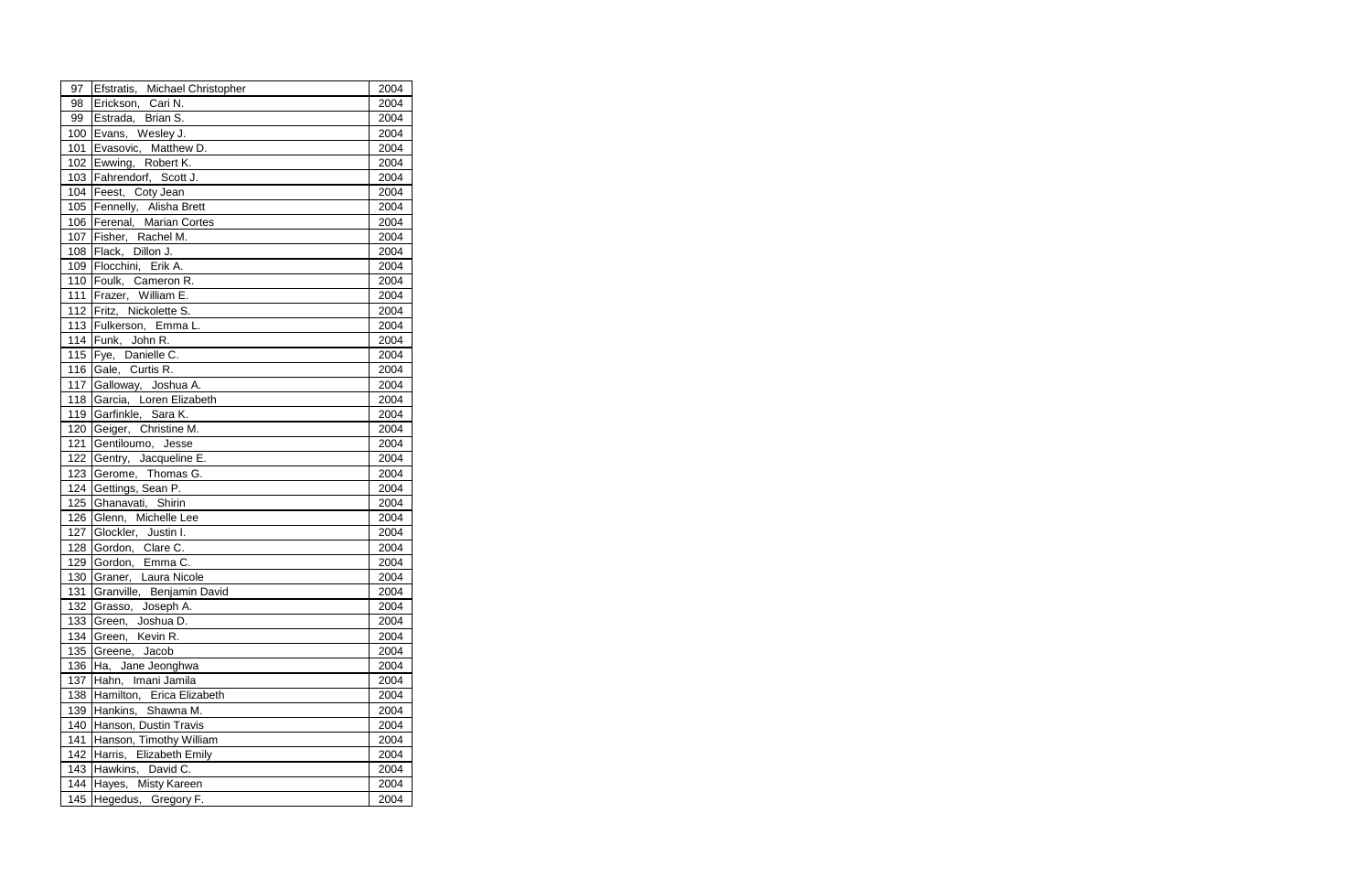|     | 146 Hemenway, Roy H.                  | 2004 |
|-----|---------------------------------------|------|
|     | 147 Hendricks, Dustin L.              | 2004 |
|     | 148 Hornby, Karli R.                  | 2004 |
|     | 149 Howard II, Robert Lee             | 2004 |
|     | 150 Huber, Jessica Nicole             | 2004 |
|     | 151 Huerta, Viviana Reyes             | 2004 |
|     | 152 Hug IV, Procter J.                | 2004 |
|     | 153 Hullin, Lisa M.                   | 2004 |
|     | 154 Huston, William Taylor            | 2004 |
|     | 155 Huttner, Brittney Pearl           | 2004 |
|     | 156 Jacobsen, Laura Renee             | 2004 |
|     | 157 Jamieson, Andrew S.               | 2004 |
|     | 158 Jeannes, Scott C.                 | 2004 |
| 159 | Jenkins, Elizabeth Ann                | 2004 |
| 160 | Johannessen, Justin L.                | 2004 |
| 161 | Johnson, Andrew H.                    | 2004 |
|     | 162 Johnson, Jake Merlin              | 2004 |
|     | 163 Johnson, Parker B.                | 2004 |
| 164 | Johnson, Terry Nathan                 | 2004 |
| 165 | Judge, Kathryn M.                     | 2004 |
|     | 166 Kaminkow, Cory Marian             | 2004 |
|     | 167 Karam, Matthew Paul               | 2004 |
|     | 168 Kelley, Judson M.                 | 2004 |
|     | 169 Kilburn, Justin A.                | 2004 |
|     | 170 Killeen, Jacob S.                 | 2004 |
| 171 | Kroll, Kara Rae                       | 2004 |
|     | 172 Kumar, Edward D.                  | 2004 |
|     | 173 Kummer, Michael A.                | 2004 |
| 174 | Laca, Lyndi Jo                        | 2004 |
|     | 175 Laca, Marie E.                    | 2004 |
|     | 176 Lamb, Kristin A.                  | 2004 |
|     | 177 Larger, Brittany Irene            | 2004 |
|     | 178 Lawrence, Collier Alexander Davis | 2004 |
|     | 179 Leavitt, Julia D.                 | 2004 |
| 180 | Lentz, Emily M.                       | 2004 |
| 181 | Lewis,<br>Megan L.                    | 2004 |
|     | 182 Licata, Dominic R.                | 2004 |
|     | 183 Linkey, Fallon                    | 2004 |
| 184 | Lonergan, Nicole Marie                | 2004 |
| 185 | Dezarae Monic<br>Long,                | 2004 |
| 186 | Lorring,<br>Peter E.                  | 2004 |
| 187 | Lovins, Monica Renee                  | 2004 |
| 188 | Loye, Alexandra J.                    | 2004 |
| 189 | Lufkin, David Matthew                 | 2004 |
| 190 | Mack, Jessica Nicole                  | 2004 |
| 191 | Mah,<br>Cynthia                       | 2004 |
|     | 192 Mahaffey, Christopher M.          | 2004 |
| 193 | Malloy, Ann C.                        | 2004 |
| 194 | Mandegary, Searus O.                  | 2004 |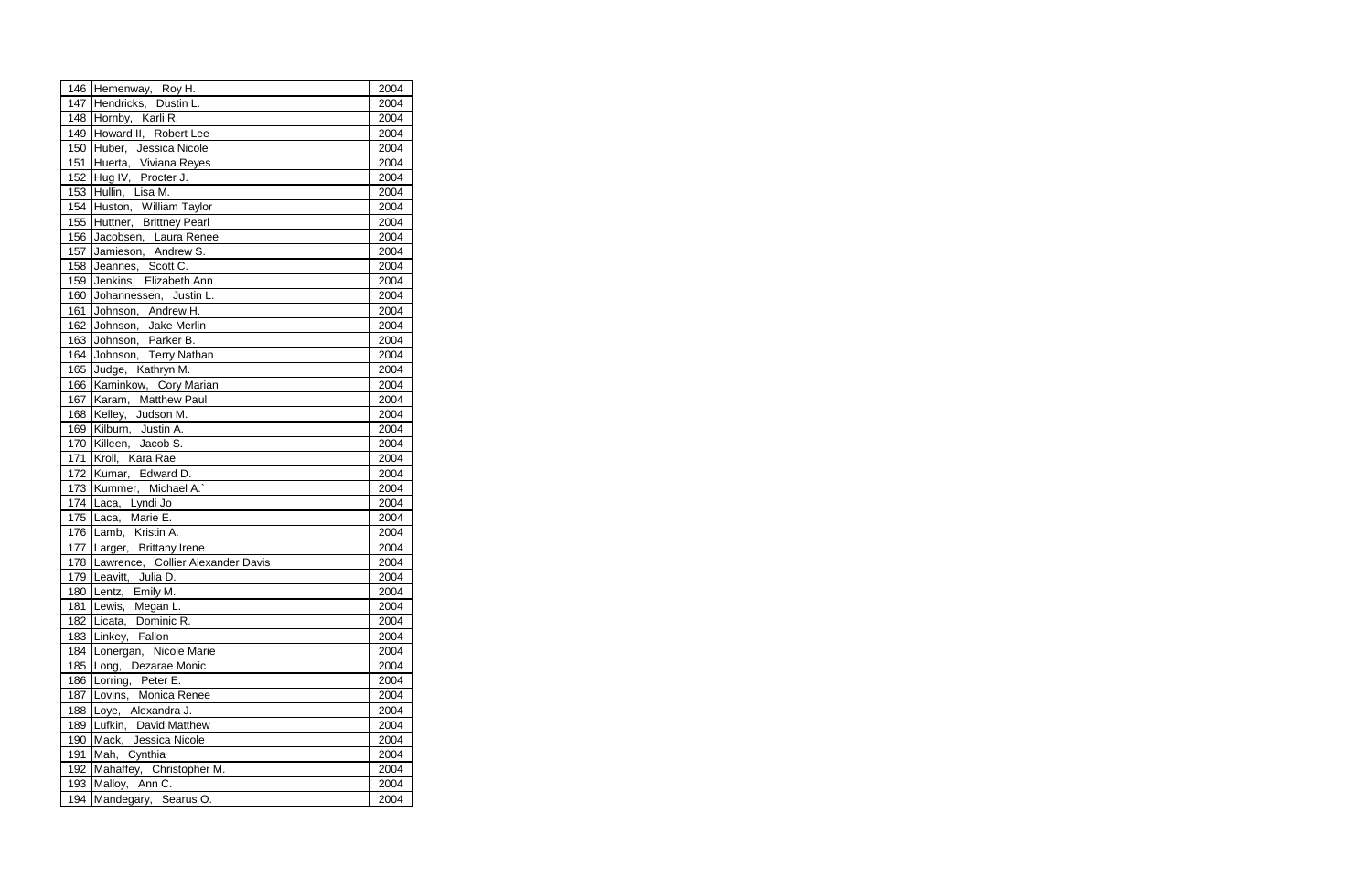| 195 Marko, Alex J.              | 2004 |
|---------------------------------|------|
| 196 Marshall, Kristen M.        | 2004 |
| 197 Martin, Conor Francis       | 2004 |
| 198 Mathews, Cameron S.         | 2004 |
| 199 Mays, Steven D.             | 2004 |
| 200 McDermid, Ashley            | 2004 |
| 201 McDonald, Shae Lee          | 2004 |
| 202 McGinnis, Jaime C.          | 2004 |
| 203 McKavanagh, Keenan S.       | 2004 |
| 204 McKee, Daniel Michael       | 2004 |
| 205 McKenzie, Anne N,           | 2004 |
| 206 McKinley, Ryan R.           | 2004 |
| 207 McKinney, Ginger Monique    | 2004 |
| 208 McManus-Chapman, Blake      | 2004 |
| 209 McNally, Meaghan L.         | 2004 |
| 210 Melendez, Carlo Alexandra   | 2004 |
| 211 Melton, Jaime Gray          | 2004 |
| 212 Mentaberry, Margaret A.     | 2004 |
| 213 Miller, Amanda L.           | 2004 |
| 214 Miller, Ashley Marie        | 2004 |
| 215 Miller, Sara A.             | 2004 |
| 216 Monibi, Alexandre           | 2004 |
| 217 Morris, Jordan R.           | 2004 |
| 218 Morze, Kally J.             | 2004 |
| 219 Mulvihill, Matthew Martin   | 2004 |
| 220 Nash, Amanda Halley         | 2004 |
| 221 Nash, Charles Brewster      | 2004 |
| 222 Nelson, Caroline Adela      | 2004 |
| 223 Nelson, Cory Lynn           | 2004 |
| 224 Nelson, Matthew V.          | 2004 |
| 225 Nielsen, Kate L.            | 2004 |
| 226 O'Flaherty, Christopher R.  | 2004 |
| 227 Okada, Spencer M.           | 2004 |
| 228 Orgill, Rebecca             | 2004 |
| 229 Orpiada, Alvin D.           | 2004 |
| 230 Ortiz-Romo, Pedro Ivan      | 2004 |
| 231 Otte, Ryan L.               | 2004 |
| 232 Palladino, Nicole Katherine | 2004 |
| 233 Palomo, Brendan T.          | 2004 |
| 234 Palomo, Patrick J.          | 2004 |
| 235 Palosaari, Eric D.          | 2004 |
| 236 Parks, Virginia L.          | 2004 |
| 237 Parlette, Ashley Marie      | 2004 |
| 238 Pascucci, Gino G.           | 2004 |
| 239 Pennebaker, Katelyn V.      | 2004 |
| 240 Peterson, Brandon M.        | 2004 |
| 241 Pisani, Ashley L.           | 2004 |
| 242 Porter, Laurie A.           | 2004 |
| 243 Poulos, Ian A.              | 2004 |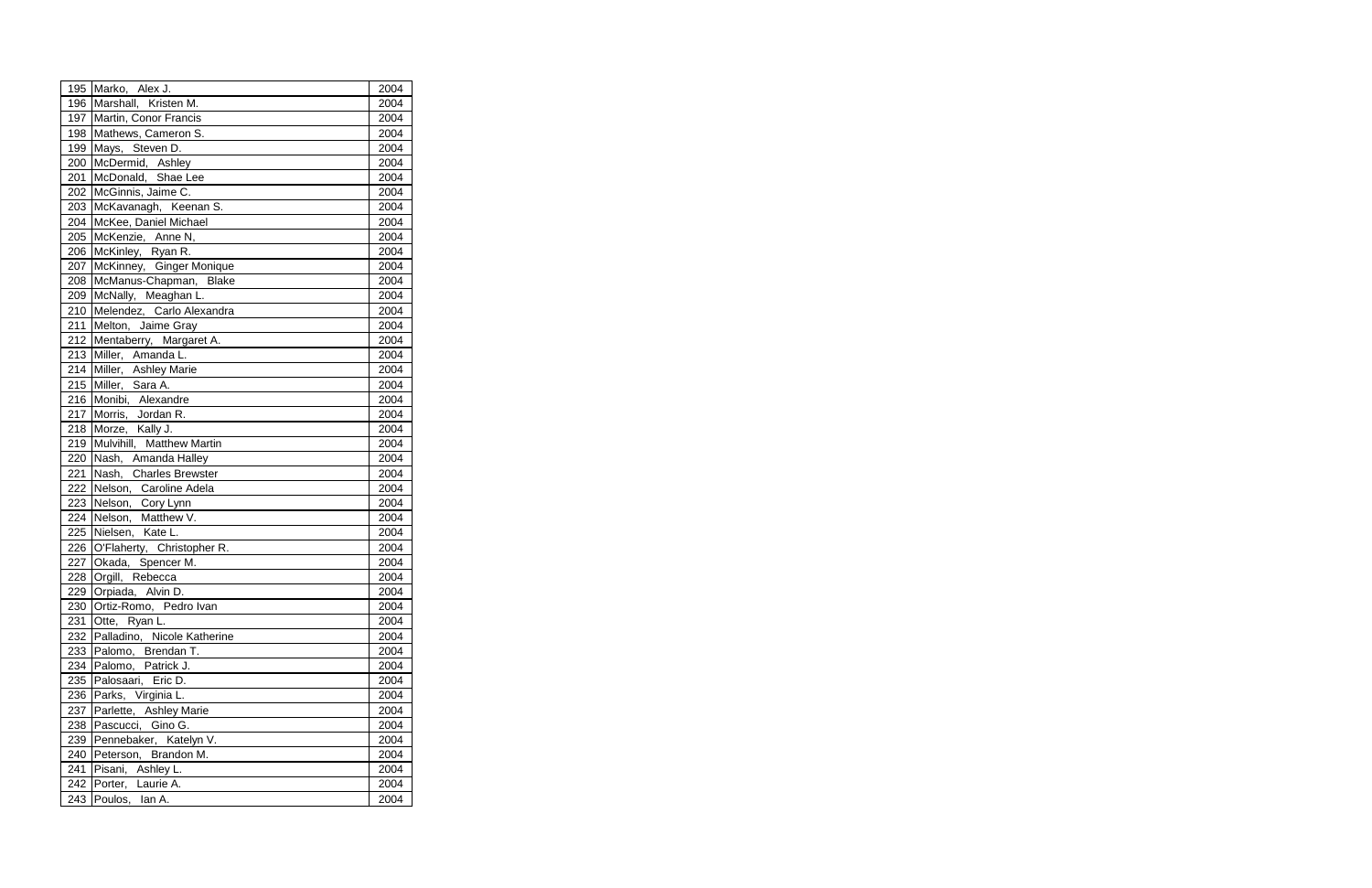|     | 244 Quevedo, Claudia Evett     | 2004 |
|-----|--------------------------------|------|
|     | 245 Quinlan, Ryan Paul Jerome  | 2004 |
|     | 246 Quinn, Makena Kimberley    | 2004 |
| 247 | Reames, Nicole Stanette        | 2004 |
| 248 | Reed, Tamara Deneese           | 2004 |
| 249 | Reid, Anthony George           | 2004 |
| 250 | Reilly, Troy M.                | 2004 |
| 251 | Reisig, Megan Leigh            | 2004 |
| 252 | Revere, Andrew W.              | 2004 |
| 253 | Rice, Kathryn Menne            | 2004 |
|     | 254 Richardson, Taylor R.      | 2004 |
| 255 | Rickey, Christopher            | 2004 |
|     | 256 Roberts, Lewis E.          | 2004 |
| 257 | Rosa, Joseph R.                | 2004 |
| 258 | Rose, Cody J.                  | 2004 |
| 259 | Rosenbloom, Sarah M.           | 2004 |
| 260 | Rossi, Steven Michael          | 2004 |
| 261 | Rosta, Daniel J.               | 2004 |
| 262 | Rueckl, Megan M.               | 2004 |
| 263 | Sabri, Lamese A.               | 2004 |
| 264 | Saeedi, Eliot J.               | 2004 |
| 265 | Saiidi, Uptin                  | 2004 |
| 266 | Sande, Erin M.                 | 2004 |
| 267 | Schewe, Randy J.               | 2004 |
| 268 | Schoenbachler, Jeffrey J.      | 2004 |
| 269 | Schott, Neil Gary              | 2004 |
| 270 | Schwartz, Jeremie E.           | 2004 |
| 271 | Sebaaly, Peter S.              | 2004 |
| 272 | Sedinger, Katherine Margaret   | 2004 |
| 273 | Sedran, Braden C.              | 2004 |
| 274 | Shackelton, David C.           | 2004 |
|     | 275 Siddharthan, Radhika Veena | 2004 |
|     | 276 Sieffert, Michelle R.      | 2004 |
|     | 277 Siem, Brooke C.            | 2004 |
| 278 | Silayev, Vladislav             | 2004 |
| 279 | Simpson, Ryan Scott            | 2004 |
| 280 | Singer, Cameron J.             | 2004 |
| 281 | Singh, Harpreet                | 2004 |
| 282 | Smart, Robert W.               | 2004 |
| 283 | Smith, David Bo Sung           | 2004 |
| 284 | Smith, Thanasi M.              | 2004 |
| 285 | Smith, Whitney E.              | 2004 |
| 286 | Stanko, Christopher M.         | 2004 |
| 287 | Steinkellner, Erin Alyssia     | 2004 |
| 288 | Stephan, Jonathon Mark         | 2004 |
| 289 | Stewart, George A.             | 2004 |
| 290 | Stewart, Lyndsay M.            | 2004 |
| 291 | Stokes, Gregory B.             | 2004 |
| 292 | Studebaker, Anne K.            | 2004 |